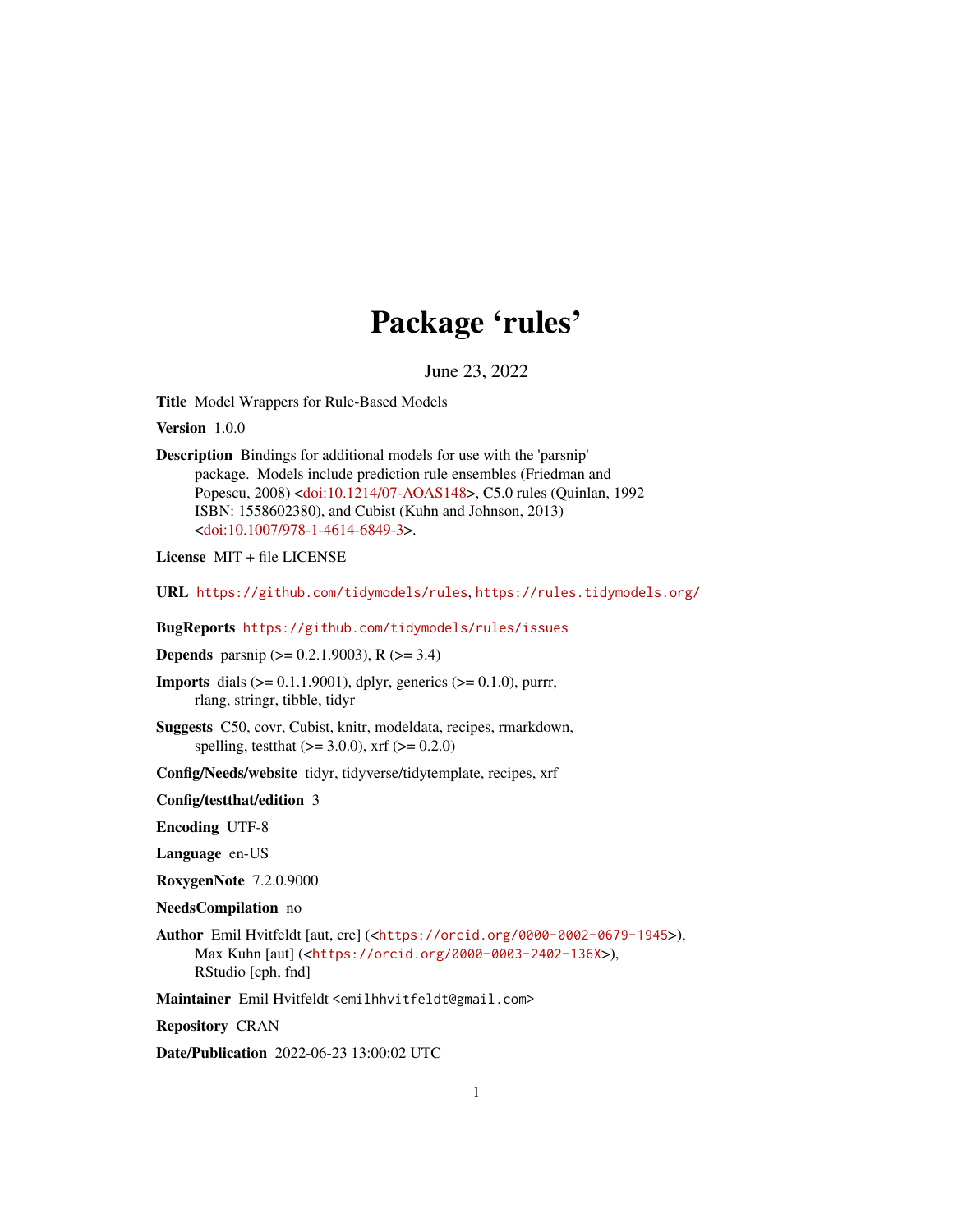### <span id="page-1-0"></span>R topics documented:

| Index |  |
|-------|--|
|       |  |
|       |  |
|       |  |

committees *Parameter functions for Cubist models*

#### Description

Committee-based models enact a boosting-like procedure to produce ensembles. committees parameter is for the number of models in the ensembles while max\_rules can be used to limit the number of possible rules.

#### Usage

```
commities(range = c(1L, 100L), trans = NULL)max_rules(range = c(1L, 500L), trans = NULL)
```
#### Arguments

| range | A two-element vector holding the <i>defaults</i> for the smallest and largest possible<br>values, respectively.                                    |
|-------|----------------------------------------------------------------------------------------------------------------------------------------------------|
| trans | A trans object from the scales package, such as scales::log10_trans()<br>or scales::reciprocal_trans(). If not provided, the default is used which |
|       | matches the units used in range. If no transformation, NULL.                                                                                       |

#### Value

A function with classes "quant\_param" and "param"

#### Examples

```
committees()
committees(4:5)
```
max\_rules()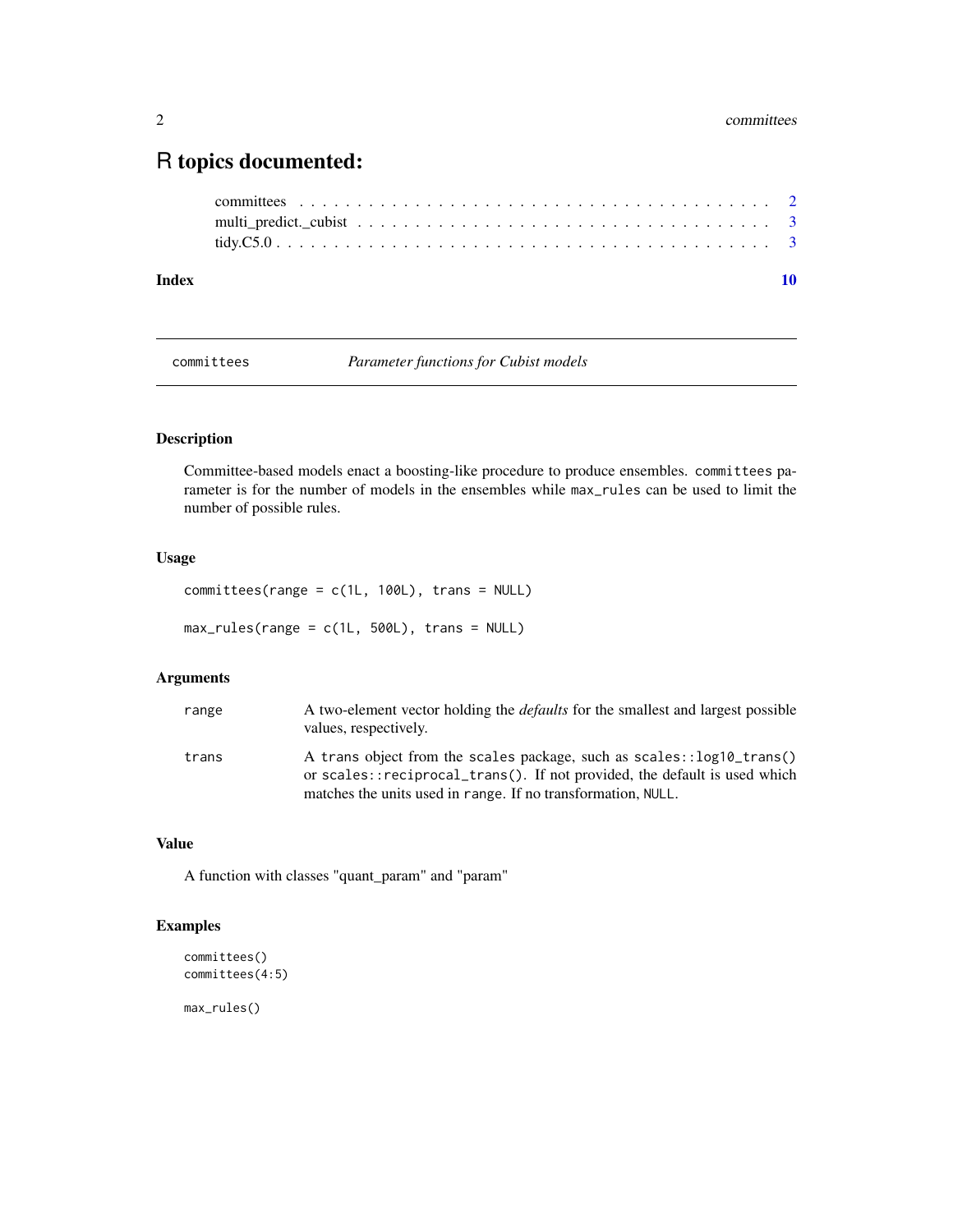<span id="page-2-0"></span>multi\_predict.\_cubist multi\_predict() *methods for rule-based models*

#### Description

multi\_predict() methods for rule-based models

#### Usage

```
## S3 method for class '`_cubist`'
multi_predict(object, new_data, type = NULL, neighbors = NULL, ...)
## S3 method for class '`_xrf`'
multi_predict(object, new_data, type = NULL, penalty = NULL, ...)
```
#### Arguments

| object    | A model_fit object.                                                                                                                                                   |
|-----------|-----------------------------------------------------------------------------------------------------------------------------------------------------------------------|
| new_data  | A rectangular data object, such as a data frame.                                                                                                                      |
| type      | A single character value or NULL. This argument is ignored in the method for<br>_cubist objects and is handled internally (since type = "numeric" is always<br>used). |
| neighbors | A numeric vector of neighbors values between zero and nine.                                                                                                           |
| $\ddots$  | Not currently used.                                                                                                                                                   |
| penalty   | Non-negative penalty values.                                                                                                                                          |
|           |                                                                                                                                                                       |

tidy.C5.0 *Turn rule models into tidy tibbles*

#### Description

Turn rule models into tidy tibbles

#### Usage

```
## S3 method for class 'C5.0'
tidy(x, trials = x$ trials['Actual'], ...)## S3 method for class 'cubist'
tidy(x, committees = x$committee, ...)
## S3 method for class 'xrf'
tidy(x, penalty = NULL, unit = c("rules", "columns"), ...)
```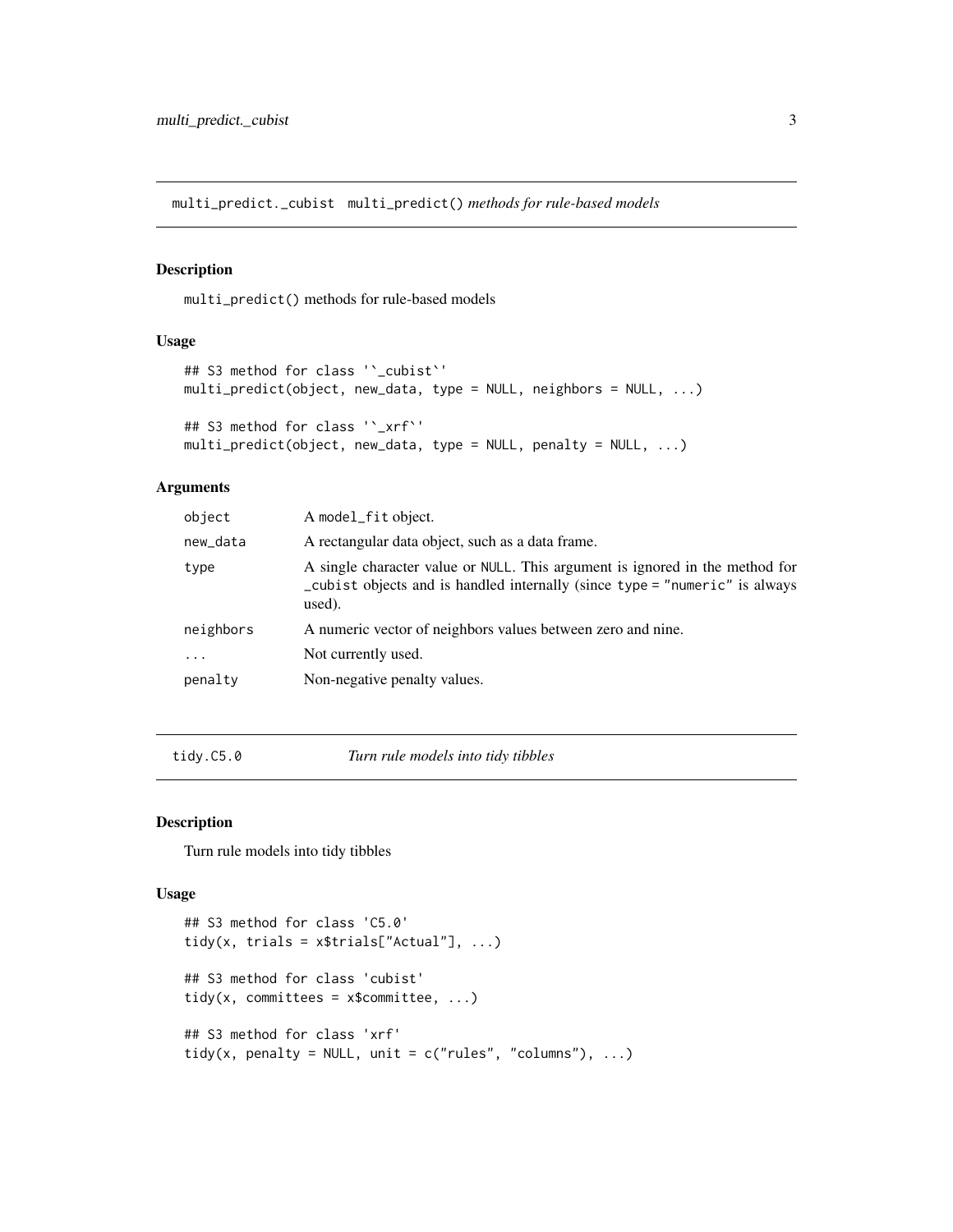#### Arguments

| $\mathsf{x}$ | A Cubist, C5.0, or xrf object.                                                                                                                                                                                  |
|--------------|-----------------------------------------------------------------------------------------------------------------------------------------------------------------------------------------------------------------|
| trials       | The number of boosting iterations to tidy (defaults to the entire ensemble).                                                                                                                                    |
| $\cdots$     | Not currently used.                                                                                                                                                                                             |
| committees   | The number of committees to tidy (defaults to the entire ensemble).                                                                                                                                             |
| penalty      | A single numeric value for the lambda penalty value.                                                                                                                                                            |
| unit         | What data should be returned? For unit $=$ 'rules', each row corresponds to a<br>rule. For unit = 'columns', each row is a predictor column. The latter can be<br>helpful when determining variable importance. |

#### Details

#### An example:

```
library(dplyr)
##
## Attaching package: 'dplyr'
## The following objects are masked from 'package:stats':
##
## filter, lag
## The following objects are masked from 'package:base':
##
## intersect, setdiff, setequal, union
data(ames, package = "modeldata")
ames <-
 ames %>%
 mutate(Sale_Price = log10(ames$Sale_Price),
        Gr_Liv_Area = log10(ames$Gr_Liv_Area))
# ------------------------------------------------------------------------------
cb_fit <-
 cubist_rules(committees = 10) %>%
 set_engine("Cubist") %>%
 fit(Sale_Price ~ Neighborhood + Longitude + Latitude + Gr_Liv_Area + Central_Air,
     data = ames)cb_res <- tidy(cb_fit)
cb_res
## # A tibble: 157 × 5
## committee rule_num rule estimate statistic
## <int> <int> <chr> <list> <list>
```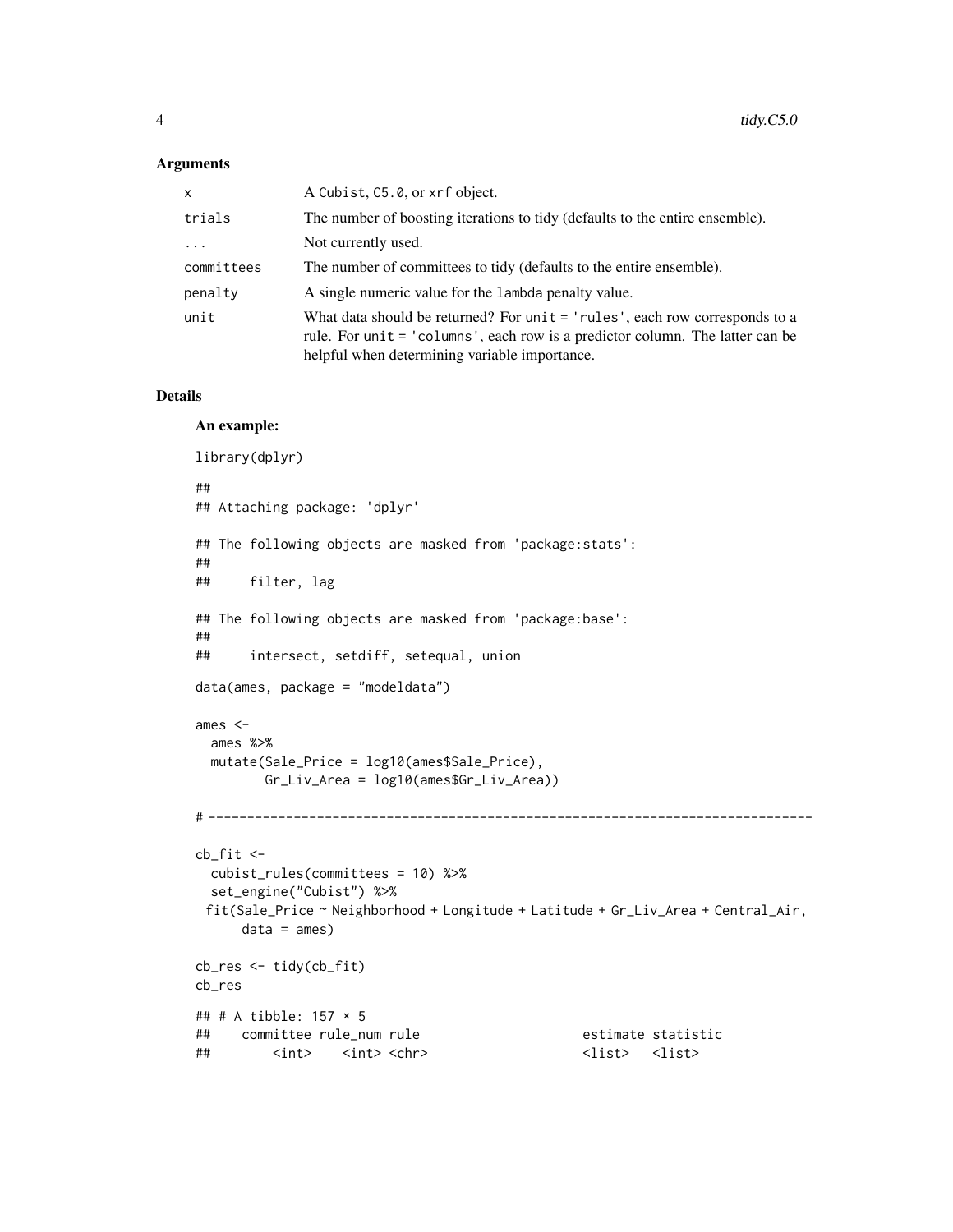```
\# 1 1 1 ( Central_Air == 'N' ) . . . <tibble> <tibble>
## 2 1 2 ( Gr_Liv_Area <= 3.0326. . . <tibble> <tibble>
## 3 1 3 ( Neighborhood %in% c(. . . <tibble> <tibble>
## 4 1 4 ( Neighborhood %in% c(. . . <tibble> <tibble>
## 5 1 5 ( Central_Air == 'N' ) . . . <tibble> <tibble>
## 6 1 6 ( Longitude <= -93.6520. . . <tibble> <tibble>
## 7 1 7 ( Gr_Liv_Area > 3.22840. . . <tibble> <tibble>
## 8 1 8 ( Neighborhood %in% c(. . . <tibble> <tibble>
## 9 1 9 ( Latitude <= 42.009399. . . <tibble> <tibble>
## 10 1 10 ( Neighborhood %in% c(. . . <tibble> <tibble>
## # . . . with 147 more rows
cb_res$estimate[[1]]
## # A tibble: 4 \times 2## term estimate
## <chr> <dbl>
## 1 (Intercept) -408.
## 2 Longitude -1.43
## 3 Latitude 6.6
\## 4 Gr_Liv_Area 0.7cb_res$statistic[[1]]
## # A tibble: 1 \times 6## num_conditions coverage mean min max error
## <dbl> <dbl> <dbl> <dbl> <dbl> <dbl>
## 1 2 154 4.94 4.11 5.31 0.0956
# ------------------------------------------------------------------------------
library(recipes)
##
## Attaching package: 'recipes'
## The following object is masked from 'package:stats':
##
## step
## The following object is masked from 'package:devtools':
##
## check
xrf_reg_mod <-
 rule_fit(trees = 10, penalty = .001) %>%
 set_engine("xrf") %>%
 set_mode("regression")
# Make dummy variables since xgboost will not
ames_rec <-
```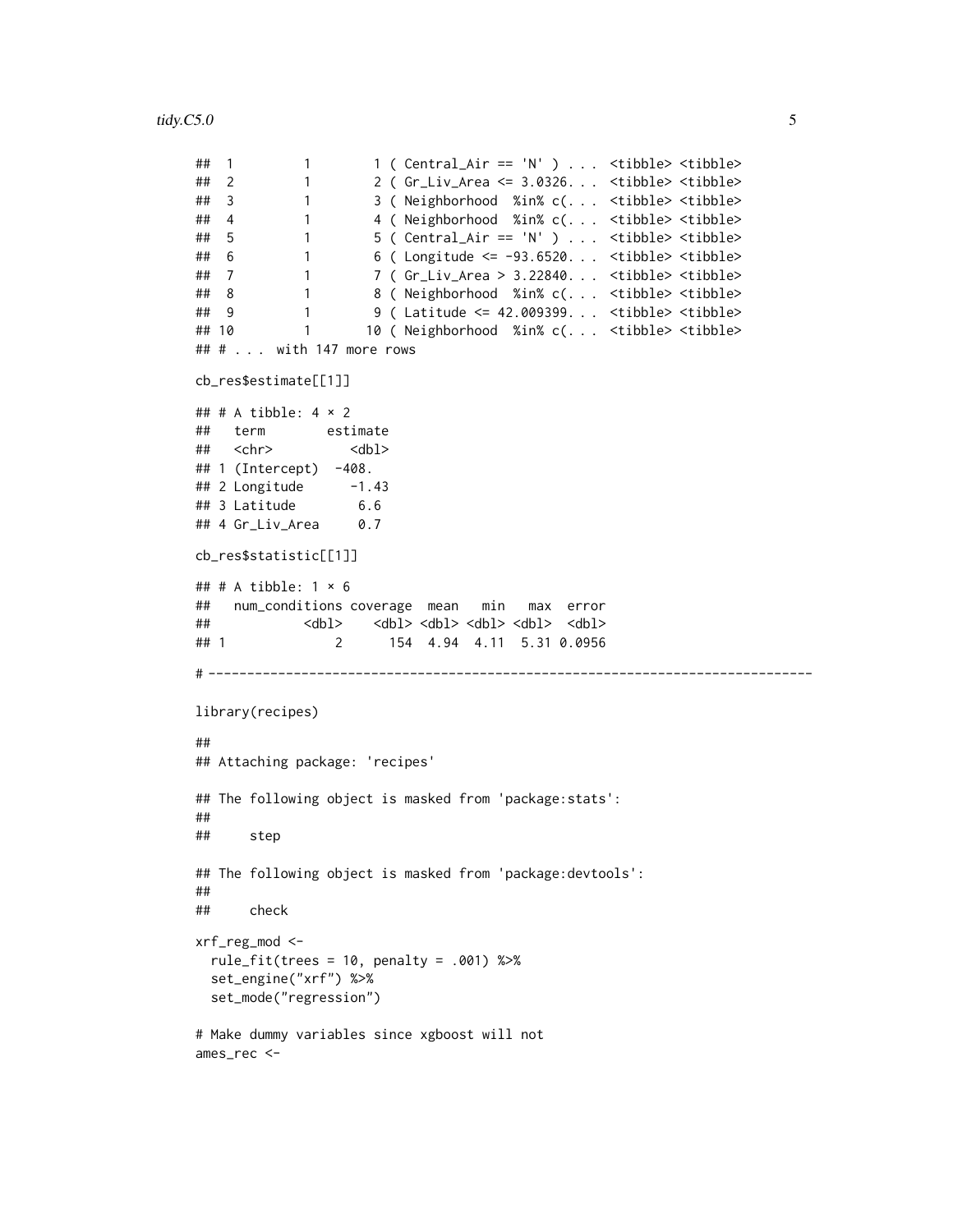```
recipe(Sale_Price ~ Neighborhood + Longitude + Latitude +
           Gr_Liv_Area + Central_Air,
           data = ames) %>%
  step_dummy(Neighborhood, Central_Air) %>%
  step_zv(all_predictors())
ames_processed <- prep(ames_rec) %>% bake(new_data = NULL)
set.seed(1)
xrf_reg_fit <-
  xrf_reg_mod %>%
  fit(Sale_Price ~ ., data = ames_processed)
## New names:
## • `.` -> `....1`
## • `.` -> `....2`
## • `.` -> `....3`
## • `.` -> `....4`
## • `.` -> `....5`
## • `.` -> `....6`
## \cdot \cdot \cdot -> \cdot ....7'
## • `.` -> `....8`
## • `.` -> `....9`
\# + \cdot \cdot \cdot -> \cdot ....10<sup>\cdot</sup>
## • `.` -> `....11`
## \cdot \cdot \cdot -> \cdot ....12\cdot## • `.` -> `....13`
## • `.` -> `....14`
\# + \cdot \cdot \cdot -> \cdot \cdot \cdot \cdot \cdot 15\cdot## • `.` -> `....16`
## • `.` -> `....17`
## \cdot \cdot \cdot -> \cdot ....18\cdot## • `.` -> `....19`
\# + \cdot \cdot \cdot -> \cdot \cdot \cdot \cdot \cdot 20<sup>\cdot</sup>
## • `.` -> `....21`
## \cdot `.` -> `....22`
## \cdot \cdot \cdot -> \cdot ....23\cdot## • `.` -> `....24`
## • `.` -> `....25`
## • `.` -> `....26`
## • `.` -> `....27`
## • `.` -> `....28`
## • `.` -> `....29`
## \cdot \cdot \cdot -> \cdot \cdot \cdot \cdot \cdot 30<sup>\cdot</sup>
## • `.` -> `....31`
## • `.` -> `....32`
## • `.` -> `....33`
## • `.` -> `....34`
## \cdot \cdot \cdot -> \cdot ....35\cdot
```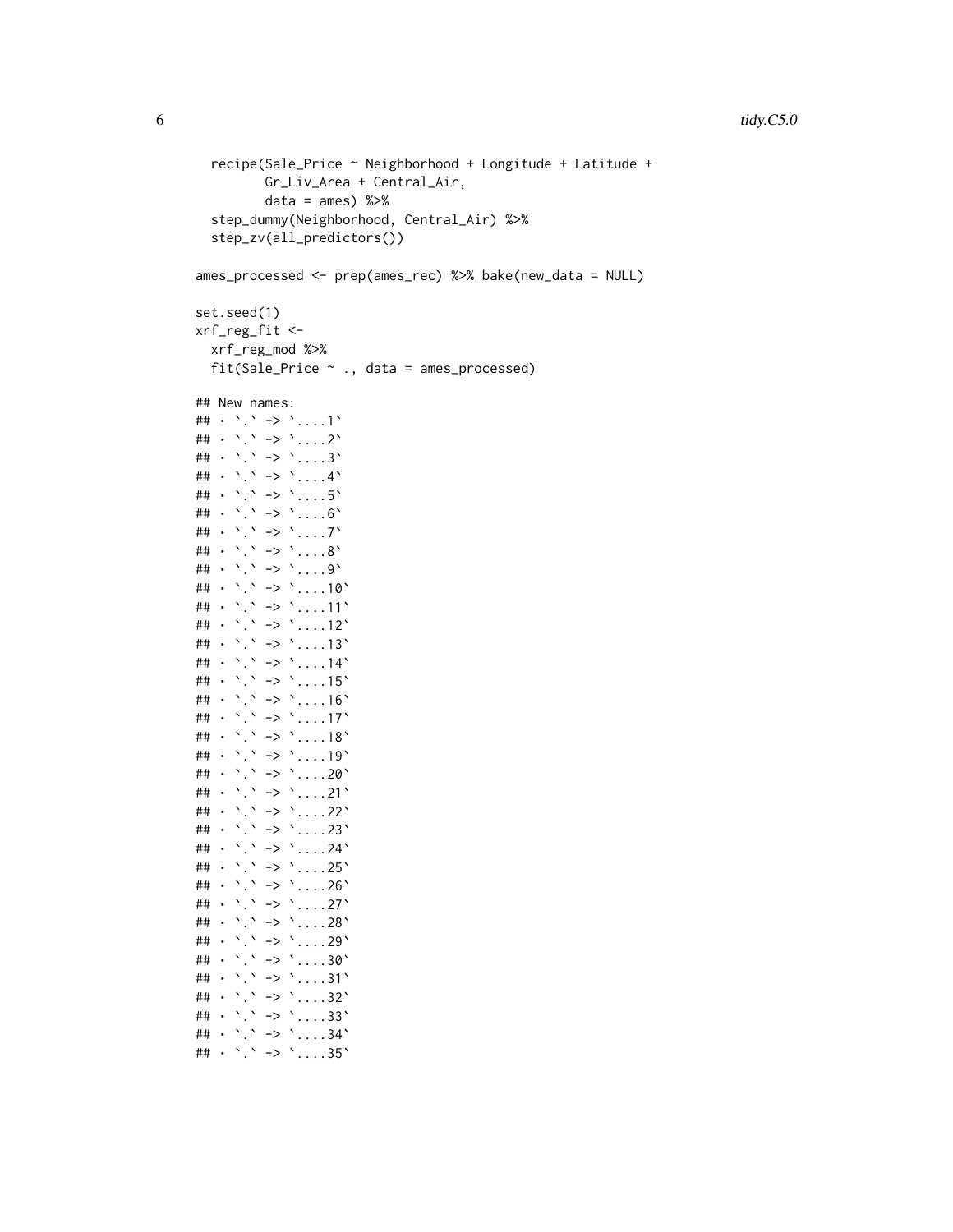| ## |           | $\overline{\phantom{0}}$<br>$\overline{\phantom{0}}$ | ∙>                   | 36'             |
|----|-----------|------------------------------------------------------|----------------------|-----------------|
| ## | $\bullet$ | $\overline{\phantom{0}}$<br>١                        | ⋗                    | 37'             |
| ## |           | $\overline{\phantom{0}}$<br>١                        | ⋗                    | 38'             |
| ## |           | $\overline{\phantom{0}}$<br>$\overline{\phantom{0}}$ | '>                   | 39'             |
| ## |           | $\overline{\phantom{0}}$<br>$\overline{\phantom{0}}$ | ⋗                    | 40              |
| ## |           | ╮<br>$\overline{\phantom{0}}$                        | ⋗                    | 41'             |
| ## |           | $\overline{\phantom{0}}$<br>$\overline{\phantom{0}}$ | ⋗                    | $42^{\circ}$    |
| ## |           | $\overline{\phantom{0}}$                             | ->                   | 43'             |
| ## |           | $\overline{\phantom{0}}$                             | ->                   | 44              |
| ## |           | $\overline{\phantom{0}}$                             | ->                   | 45'             |
| ## |           | $\overline{\phantom{0}}$                             | ->                   | $46^{\circ}$    |
| ## |           | $\overline{\phantom{0}}$                             | ->                   | 47'             |
| ## |           | $\overline{\phantom{0}}$                             | ->                   | 48              |
| ## |           | $\overline{\phantom{0}}$                             | ->                   | 49              |
| ## |           | $\overline{\phantom{0}}$                             | ->                   | 50              |
| ## |           | $\ddot{\phantom{0}}$                                 | ->                   | 51              |
| ## |           | $\ddot{\phantom{0}}$                                 | ->                   | 52'             |
| ## |           | $\overline{\phantom{0}}$                             | ->                   | 53 <sup>°</sup> |
| ## |           | $\overline{\phantom{0}}$                             | ->                   | 54'             |
| ## |           |                                                      | ->                   | 55'             |
| ## |           | <b>1</b>                                             | ->                   | 56'             |
| ## |           |                                                      |                      | 57'             |
|    |           | $\overline{\phantom{0}}$                             | ->                   |                 |
| ## |           | $\overline{\phantom{0}}$                             | ->                   | 58`             |
| ## |           | $\overline{\phantom{0}}$                             | ->                   | 59'             |
| ## |           | $\overline{\phantom{0}}$                             | ->                   | 60'             |
| ## |           | $\overline{\phantom{0}}$                             | ->                   | 61              |
| ## |           | $\overline{\phantom{0}}$                             | ->                   | 62'             |
| ## |           | $\overline{\phantom{0}}$                             | ->                   | 63              |
| ## |           |                                                      | ->                   | 64'             |
| ## |           |                                                      | ->                   | 65'             |
| ## |           |                                                      | ->                   | 66              |
| ## |           |                                                      | ->                   | 67'             |
| ## |           |                                                      | ->                   | 68              |
| ## |           |                                                      | ∙>                   | 69              |
| ## |           |                                                      | ->                   | 70              |
| ## |           |                                                      | ->                   | 71              |
| ## |           |                                                      | ->                   | 72'             |
| ## |           | 、<br>$\overline{\phantom{0}}$                        | $\cdot$              | 73'             |
| ## |           | $\overline{\phantom{0}}$                             | $\geq$               | 74              |
| ## |           |                                                      | $\ddot{\,}$          | 75'             |
| ## |           |                                                      | $\geq$               | 76              |
| ## |           | 、                                                    | $\geq$               | 77`             |
| ## |           |                                                      | $\geq$               | 78'             |
| ## |           |                                                      | $\geq$               | 79'             |
| ## |           |                                                      | $\geq$               | 80'             |
| ## |           |                                                      | ⋗                    | 81              |
| ## | $\bullet$ |                                                      | $\geq$               | 82'             |
| ## |           |                                                      | $\ddot{\phantom{1}}$ | 83              |
|    |           |                                                      |                      |                 |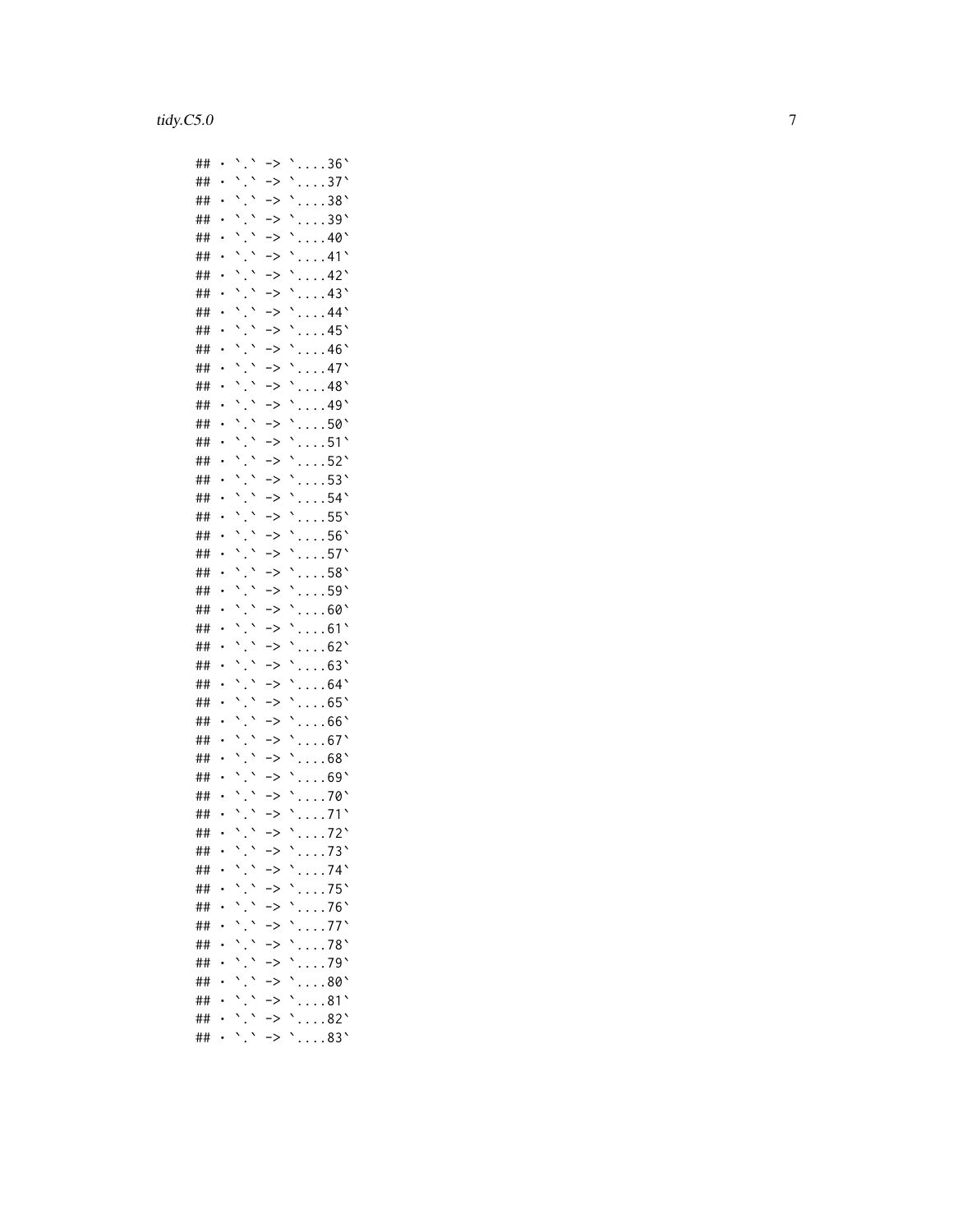```
8 tidy.C5.0
```

```
## \cdot \cdot \cdot -> \cdot \cdot \cdot \cdot \cdot 84\cdot## • `.` -> `....85`
## \cdot \cdot \cdot -> \cdot \cdot \cdot \cdot \cdot 86\cdot## \cdot \cdot \cdot -> \cdot \cdot \cdot \cdot \cdot 87\cdot## • `.` -> `....88`
## • `.` -> `....89`
\# + \cdot \cdot \cdot -> \cdot \cdot \cdot \cdot 90\cdot## • `.` -> `....91`
## • `.` -> `....92`
## • `.` -> `....93`
## • `.` -> `....94`
## \cdot \cdot \cdot -> \cdot \cdot \cdot ....95\cdot## • `.` -> `....96`
## • `.` -> `....97`
## • `.` -> `....98`
## • `.` -> `....99`
\# + \cdot \cdot \cdot -> \cdot \cdot \cdot \cdot 100<sup>\cdot</sup>
\# + \cdot \cdot \cdot -> \cdot \cdot \cdot \cdot 101<sup>\cdot</sup>
\# + \cdot \cdot \cdot -> \cdot \cdot \cdot \cdot \cdot 102\cdot## • `.` -> `....103`
\# + \cdot \cdot \cdot -> \cdot \cdot \cdot \cdot 104\cdot\# + \cdot \cdot \cdot -> \cdot \cdot \cdot \cdot 105\cdot\# + \cdot \cdot \cdot -> \cdot \cdot \cdot \cdot 106\cdot## • `.` -> `....107`
\# + \cdot \cdot \cdot -> \cdot \cdot \cdot \cdot 108\cdot\# + \cdot \cdot \cdot -> \cdot \cdot \cdot \cdot \cdot 109\cdot\# + \cdot \cdot \cdot -> \cdot \cdot \cdot \cdot 110<sup>\cdot</sup>
## • `.` -> `....111`
## • `.` -> `....112`
## • `.` -> `....113`
## • `.` -> `....114`
## • `.` -> `....115`
## • `.` -> `....116`
## • `.` -> `....117`
## • `.` -> `....118`
xrf_rule_res <- tidy(xrf_reg_fit)
xrf_rule_res$rule[nrow(xrf_rule_res)] %>% rlang::parse_expr()
## (Central_Air_Y >= 0.5) & (Gr_Liv_Area < 3.38872266) & (Gr_Liv_Area >=
## 2.94571471) & (Gr_Liv_Area >= 3.24870872) & (Latitude >=
## 42.0271072) & (Neighborhood_Old_Town >= 0.5)
xrf_col_res <- tidy(xrf_reg_fit, unit = "columns")
xrf_col_res
## # A tibble: 417 × 3
## rule_id term estimate
## <chr> <chr> <dbl>
```
## 1 r0\_1 Gr\_Liv\_Area -0.0138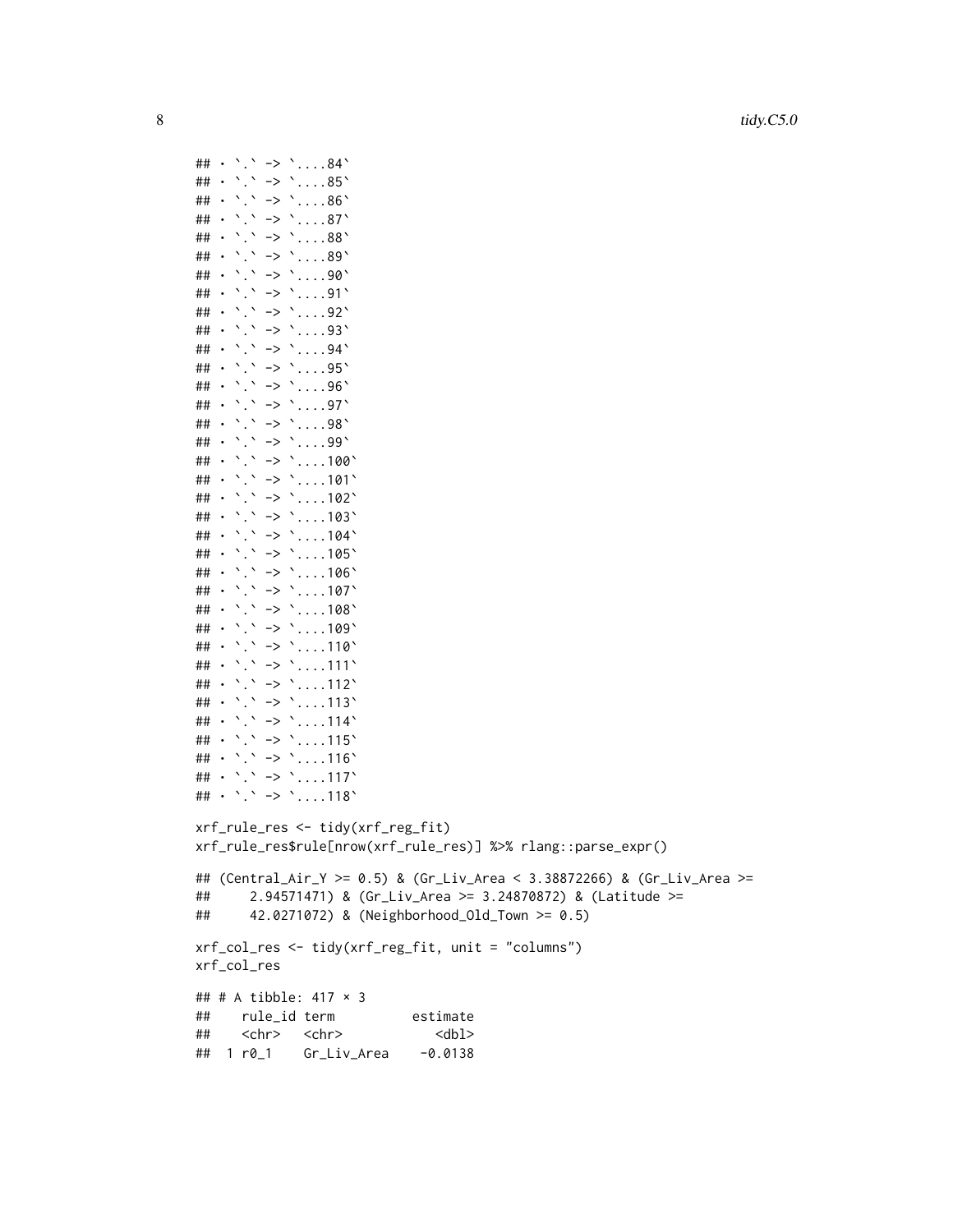#### <span id="page-8-0"></span> $\mu$  tidy.C5.0 9

| ## |   | 2 $r2_3$ | Gr_Liv_Area        | $-0.0310$ |
|----|---|----------|--------------------|-----------|
| ## |   | 3 $r2_2$ | Gr_Liv_Area        | 0.0127    |
| ## |   | 4 r2 3   | Central_Air_Y      | $-0.0310$ |
| ## |   | $5 r3_5$ | Longitude          | 0.0859    |
| ## |   | 6r36     | Longitude          | 0.0171    |
| ## |   | 7 r3 2   | Longitude          | $-0.0109$ |
| ## |   | 8r35     | Latitude           | 0.0859    |
| ## |   | 9r36     | Latitude           | 0.0171    |
| ## |   | 10r35    | Longitude          | 0.0859    |
|    | # |          | with 407 more rows |           |

#### Value

The Cubist method has columns committee, rule\_num, rule, estimate, and statistic. The latter two are nested tibbles. estimate contains the parameter estimates for each term in the regression model and statistic has statistics about the data selected by the rules and the model fit.

The C5.0 method has columns trial, rule\_num, rule, and statistics. The latter two are nested tibbles. statistic has statistics about the data selected by the rules.

The xrf results has columns rule\_id, rule, and estimate. The rule\_id column has the rule identifier (e.g., "r0\_21") or the feature column name when the column is added directly into the model. For multiclass models, a class column is included.

In each case, the rule column has a character string with the rule conditions. These can be converted to an R expression using [rlang::parse\\_expr\(\)](#page-0-0).